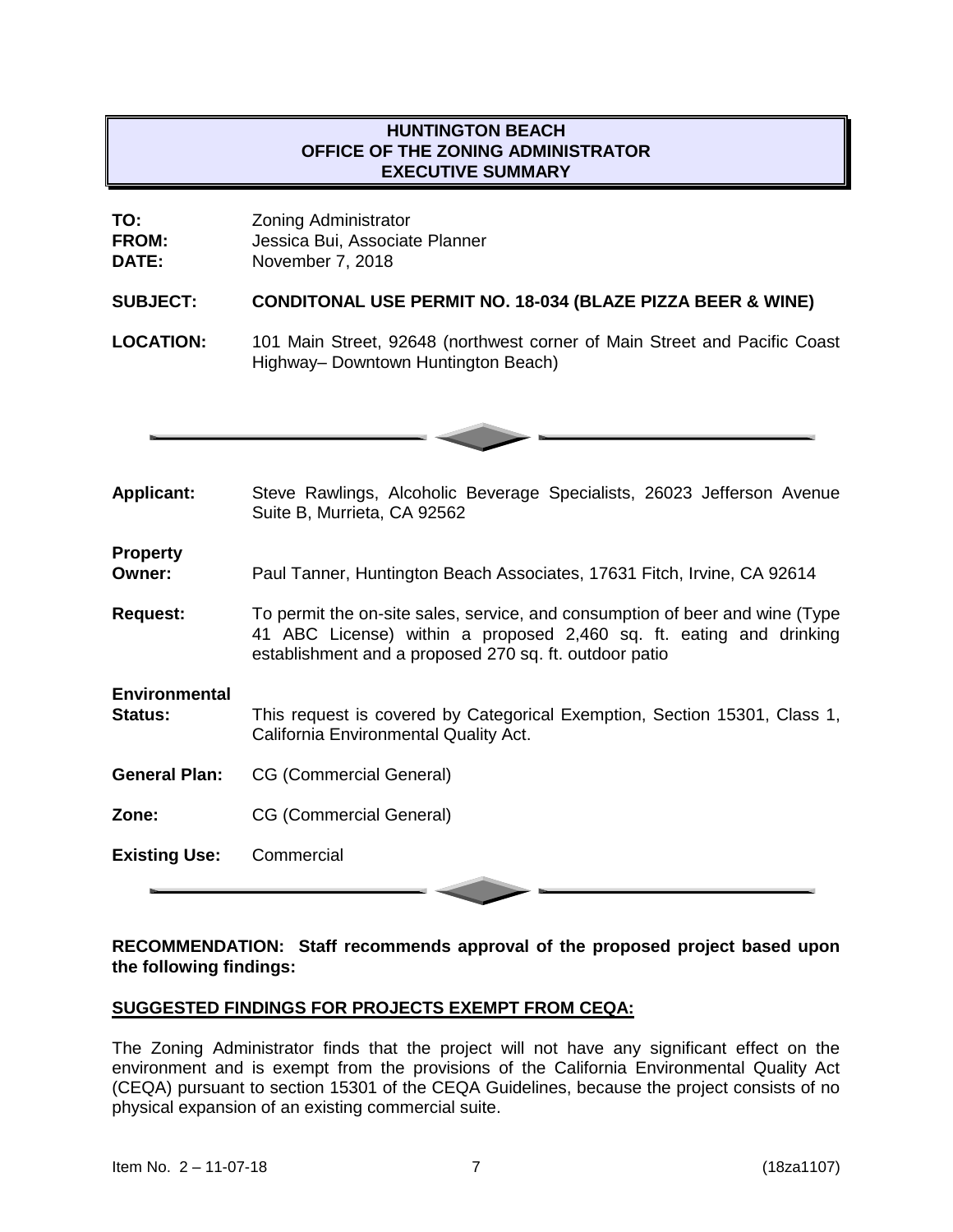# **SUGGESTED FINDINGS FOR APPROVAL - CONDITIONAL USE PERMIT NO. 18-034:**

- 1. Conditional Use Permit No. 18-034 to permit the on-site sales, service, and consumption of beer and wine (Type 41 ABC License) within a proposed 2,460 sq. ft. eating and drinking establishment and a proposed 270 sq. ft. outdoor patio will not be detrimental to the general welfare of persons working or residing in the vicinity or detrimental to the value of the property and improvements in the neighborhood because the proposed sales, service and consumption of beer and wine, as conditioned, will not generate noise, traffic, demand for parking or other impacts as the use is primarily a restaurant and the sales, service, and consumption of beer and wine will be an ancillary part of the restaurant use. The sale, service and consumption of alcohol will occur entirely within the commercial suite and the proposed 270 sq. ft. outdoor patio. The site is located within an existing commercial shopping center and surrounded by similar commercial uses to the north, south, east, and west. The nearest residential use is located approximately 480 ft. to the east and is buffered by the building, a parking lot, and other buildings within the commercial center and the entrance is oriented north toward the existing parking lot. The sales, service, and consumption of beer and wine is not permitted in the patio area between the hours of 10:00PM and 6:00AM to ensure any potential impacts to surrounding uses are minimized. As such, impacts to the residential use are not anticipated.
- 2. The granting of Conditional Use Permit No. 18-034 to permit the on-site sales, service, and consumption of beer and wine (Type 41 ABC License) within a proposed 2,460 sq. ft. eating and drinking establishment and a proposed 270 sq. ft. outdoor patio will not adversely affect the General Plan because it is consistent with the Land Use Element designation of Commercial General (CG) on the subject property. In addition, it is consistent with the following objective and policies of the General Plan:

### A. *Land Use Element*

Goal LU-11: Commercial land uses provide goods and services to meet regional and local needs.

Policy LU-11A: Encourage a variety of commercial uses that cater to local and regional demand to create an environment that meets resident needs and increases the capture of sales tax revenues.

Policy LU-11B: Encourage new businesses to locate on existing vacant or underutilized commercial properties where the properties have good locations and accessibility.

The proposed sales, service, and consumption of beer and wine within a proposed 2,460 sq. ft. eating and drinking establishment and 270 sq. ft. outdoor patio provides expanded goods and services to meet the needs of the community and regional area and will add to the capture of sales tax revenue. The proposed use is located in a vacant suite within an existing commercial center that is located along a major arterial street with adequate accessibility.

3. The proposed conditional use permit to permit the on-site sales, service, and consumption of beer and wine (Type 41 ABC License) within a proposed 2,460 sq. ft. eating and drinking establishment and a proposed 270 sq. ft. outdoor patio will comply with the provisions of the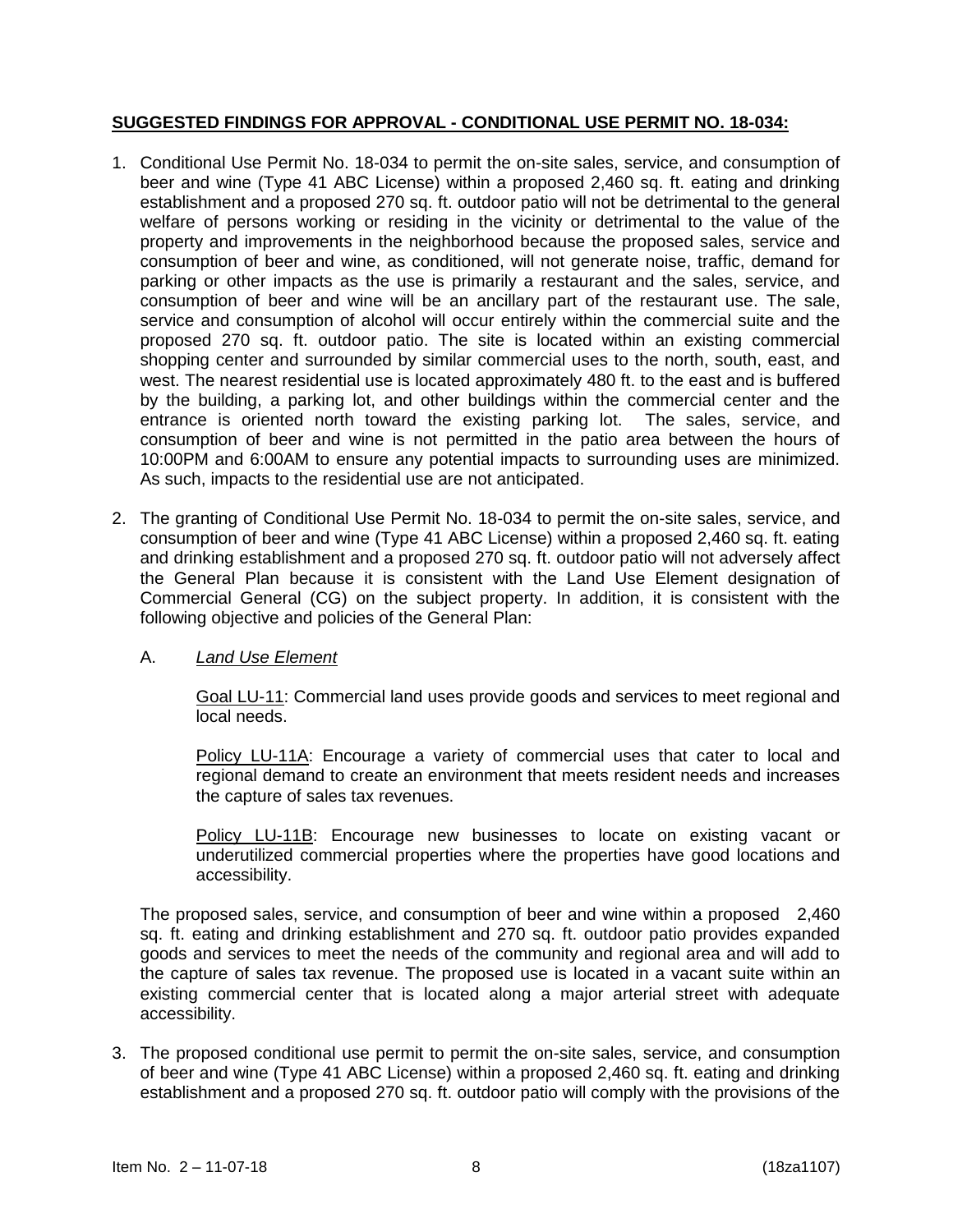base district and other applicable provisions in Titles 20-25 of the Huntington Beach Zoning and Subdivision Ordinance (HBZSO). The proposed eating and drinking establishment is permitted subject to a Conditional Use Permit within the CG (Commercial General) zoning district pursuant to Section 211.04 of the HBZSO. The proposed establishment with an outdoor patio with the sales, service, and consumption of beer and wine will be located within an existing commercial center which conforms to applicable site development standards in terms of minimum parking, minimum yard setbacks, minimum landscaping, and maximum floor area ratio.

# **SUGGESTED CONDITIONS OF APPROVAL - CONDITIONAL USE PERMIT NO. 18-034:**

- 1. The site plan, floor plans, and elevations received and dated October 16, 2018 shall be the conceptually approved design.
- 2. The use shall comply with the following:
	- a. The hours of operation shall be limited to the following:
		- i. Sunday Thursday: 11:00 AM 10:00 PM
		- ii. Friday and Saturday: 11:00 PM 11:00 PM
		- iii. Monday Sunday (outdoor patio): 11:00 AM 10:00 PM
	- b. Prior to sales, service or consumption of alcoholic beverages the business shall obtain an ABC license authorizing alcohol use in the restaurant. The business shall be limited to a Type 41 (On Sale Beer and Wine for Bona Fide Public Eating Place) ABC License. **(PD)**
	- c. No dining or consumption of alcoholic beverages shall be permitted in the outdoor patio areas between the hours of 10:00 PM and 6:00 AM daily. **(PD)**
	- d. If no direct access to patio from restaurant, then only an employee and not a patron will be permitted to carry an alcoholic beverage from the interior portion of the premises to said patio area, nor from said patio area to the interior portion of the premises. **(PD)**
	- e. A sign shall be posted in a conspicuous space at the exit point in the patio which shall state "NO ALCOHOLIC BEVERAGES BEYOND THIS POINT." **(PD)**
	- f. The patio shall have a physical barrier 36 inches in height surrounding the outdoor dining area and designed in a manner that will prohibit passing of alcohol through the barrier. **(PD)**
	- g. An employee of the establishment must monitor all areas where alcohol is served. **(PD)**
	- h. Service of alcoholic beverages for consumption off-site shall not be permitted. **(PD)**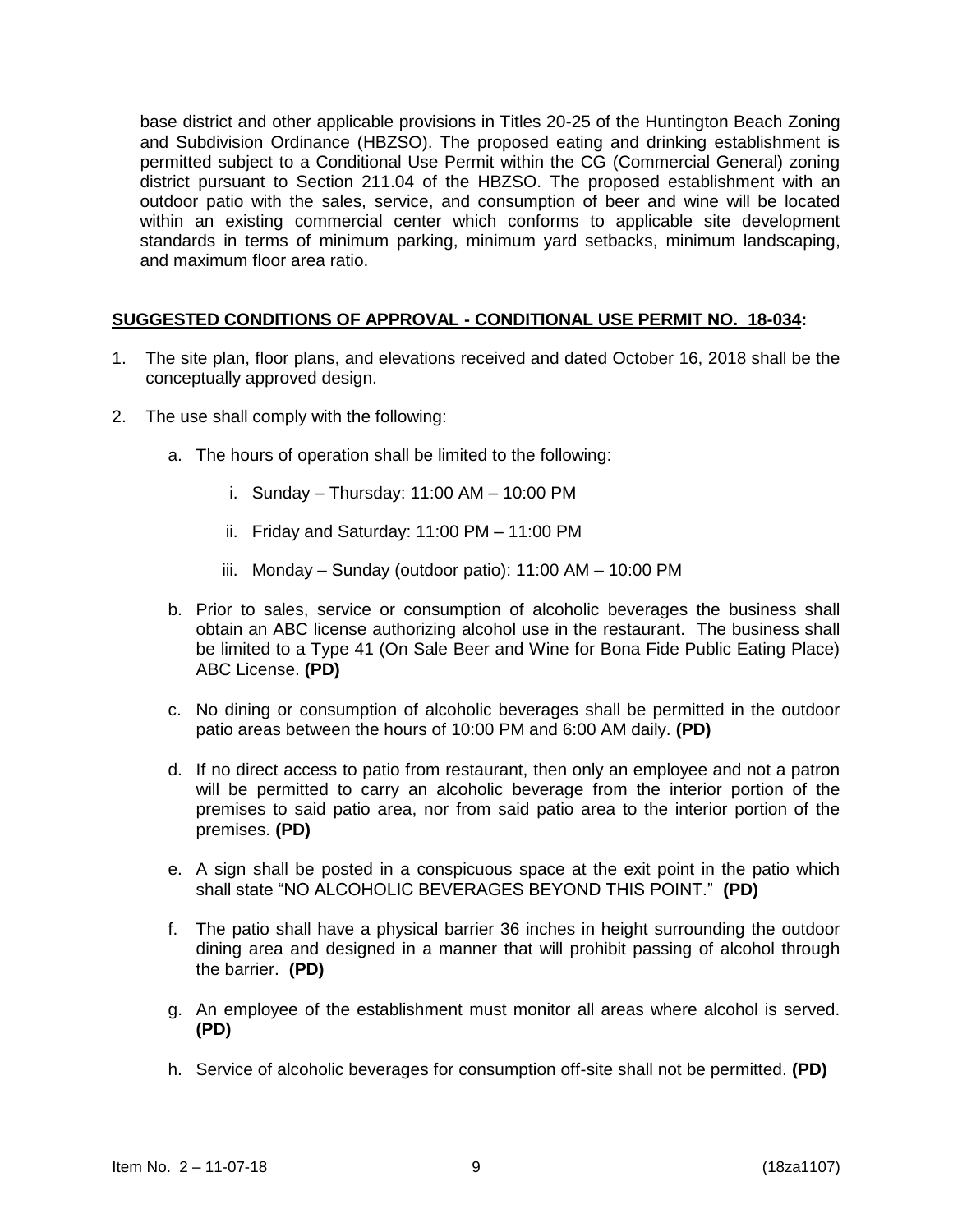- i. No reduced price or promotions of alcoholic beverages shall be allowed after 7:00PM. **(PD)**
- j. To ensure the location maintains a restaurant atmosphere, food service from the regular menu shall be available from the time the business opens to the public, until at least one hour prior to the scheduled closing time. **(PD)**
- k. There shall be no entertainment allowed without a valid Entertainment Permit issued by the Huntington Beach Police Department.Entertainment shall not be allowed on the patio. **(PD)**
- l. All areas where the sales, service, and consumption of alcoholic beverages will be permitted must be sufficiently illuminated to permit the identification of patrons. **(PD)**
- m. All employees engaged in the sale or service of alcohol shall complete mandatory Responsible Beverage Service (RBS) training and certification. This shall be required for new employees within 90 days of being hired and for existing employees every 12 months. Training shall be provided by ABC or an ABC approved RBS trainer. Records of the training shall be maintained on-site for review. **(PD)**
- n. Consumption of alcoholic beverages by on-duty employees, including servers, bartenders, kitchen staff, management and supervisory personnel is forbidden. **(PD)**
- o. Signage, posters, and advertising with "Do Not Drink and Drive" shall be posted in the business. **(PD)**
- p. All owners, employees, representatives, and agents must obey all state, local, and municipal laws, and conditions of the Conditional Use Permit, Alcoholic Beverage Control License and any other regulations, provisions, or restrictions prescribed by a regulatory authority with jurisdiction over the premise at all times. **(PD)**
- q. There shall be no exterior advertising or sign of any kind or type, including advertising directed to the exterior from within, promoting or indicating the availability of alcoholic beverages. Interior displays of alcoholic beverages or signs which are clearly visible to the exterior shall constitute a violation of this condition. **(PD)**
- r. There shall be no window coverings or advertisements that reduce the visibility inside of the business. This will assist officers in observing crimes in progress. **(PD)**
- s. The establishment shall employ a video surveillance security system and a onemonth video library. The minimum requirements for the cameras will be: color, digital recording to DVR and able to record in low light. The business shall ensure all doors, and entertainment areas are covered by video surveillance. Electronic copies of video must be made available to the Huntington Beach Police Department within 48 hours of request. Digital recordings shall be made available for viewing on-scene upon request by police officers conducting investigations. You are required to have someone able to operate the system on duty during all business hours. **(PD)**
- 3. CUP No. 18-034 shall become null and void unless exercised within two years of the date of final approval or such extension of time as may be granted by the Director pursuant to a